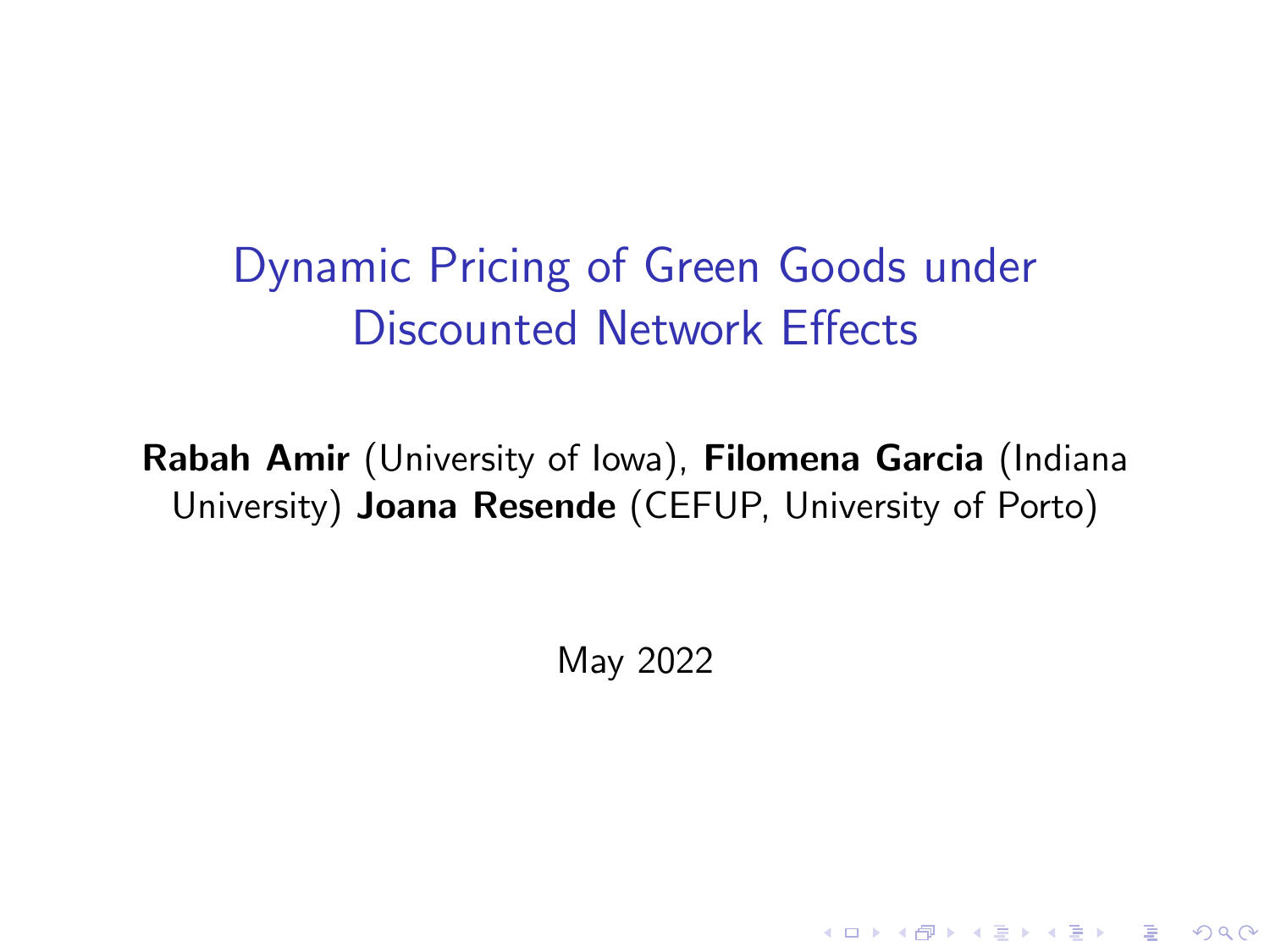# Introduction and Motivation

- $\blacktriangleright$  Environmental concerns influence consumers' purchasing decisions and their willingness to pay.
- $\blacktriangleright$  Explanations for this "green premium" include ecological and health concerns, altruism, network effects, etc.
	- $\triangleright$  Signalling effects (building a "green" reputation among the peers) and avoiding social ostracism;
	- Information transmission and word-of-mouth on the nature of the green good and the availability of possible subsidy schemes;
	- $\blacktriangleright$  Critical mass of users may be needed for the environmentally-friendly technology to produce visible effects:
		- E.g.:Indirect network effects in EV- E.g.: availability of charging stations for EV depends on the number of users (Greaker and Heggedahl, 2010 or Greaker and Midttomme, 2016).
	- Network effects are dynamic.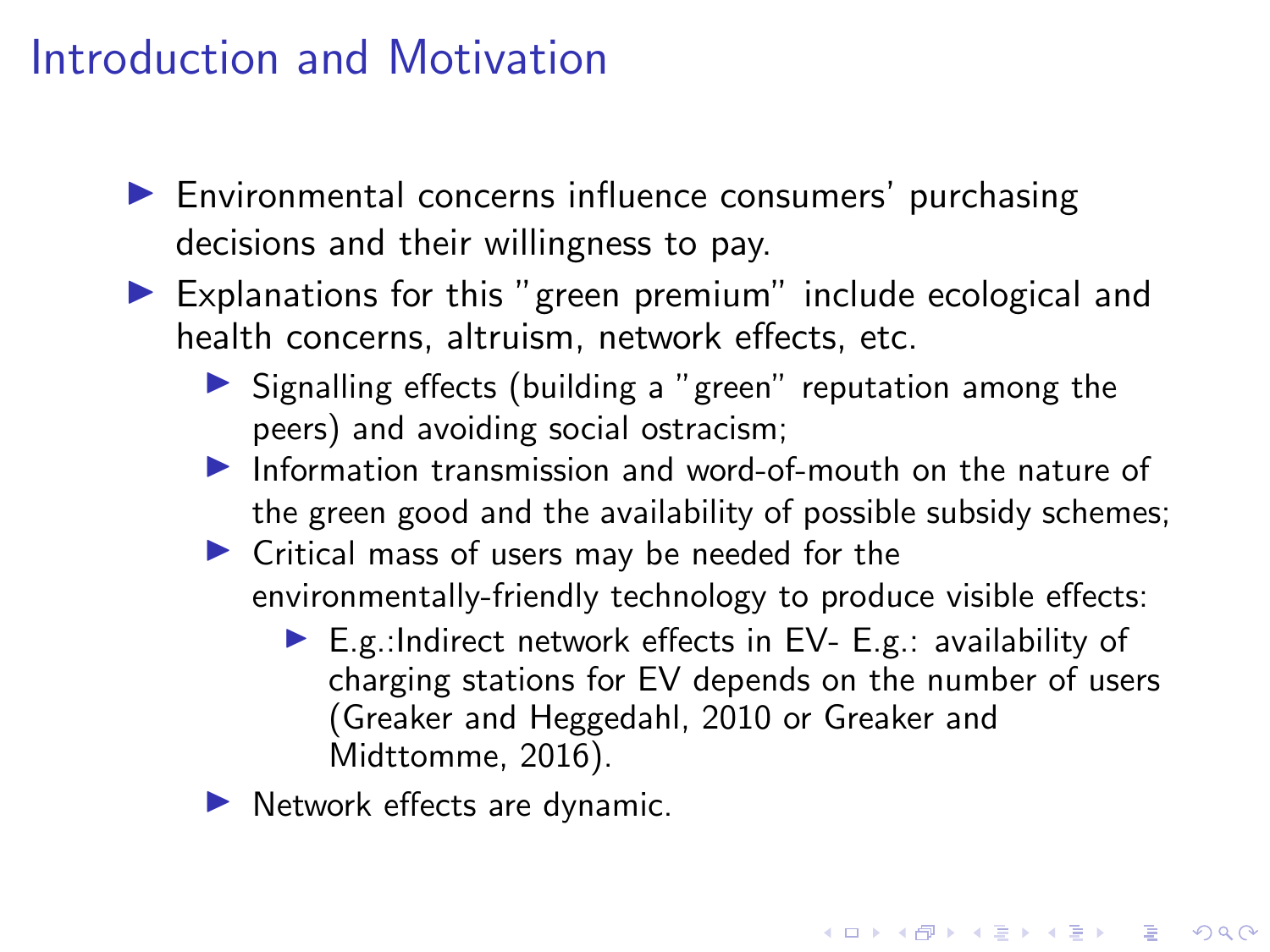# Introduction and Motivation

#### Research Questions

- In the presence of network effects (dynamic), what is the optimal pricing policy of a dominant firm selling a green good  $\rightarrow$  Focus on discounted network effects
- $\blacktriangleright$  How would the network evolve under the private solution outcome versus a welfare-maximizing social planner solution? [With only the latter acounting for environmental externalities]

**KORKARYKERKER POLO**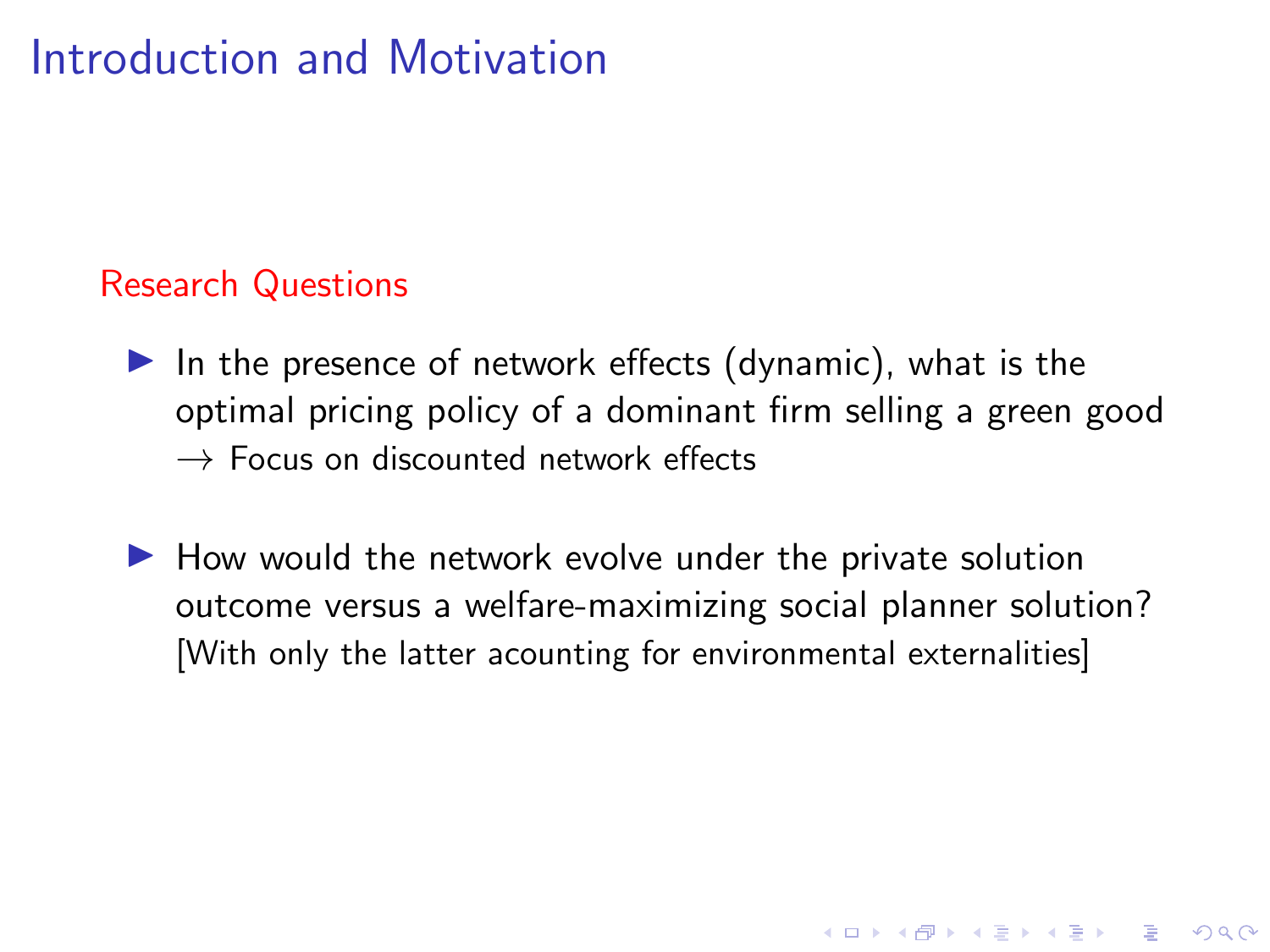# Related Literature

 $\blacktriangleright$  Literature on network effects in the adoption of green goods:

- $\blacktriangleright$  Experimental
- $\blacktriangleright$  Empirical
- $\blacktriangleright$  Theoretical literature (Sartzetakis and Tsigaris (2005), Brécard, 2013; Hauck et al., 2014; Greaker and Midttømme, 2016)

 $\blacktriangleright$  Liteature on pricing in markets with network effects:

- $\triangleright$  Vast literature on this issue following the seminal contributions by Rohlfs (1974) and Katz and Shapiro (1985);
- Recent literature on pricing dynamics in network markets (e.g. Dhebar and Oren, 1985, 1986; Xie and Sirbu, 1995; Mason, 2000; Fudenberg and Tirole, 2000; Gabszewicz and Garcia, 2007, 2008; Cabral, 2011; Laussel, Long and Resende, 2015)...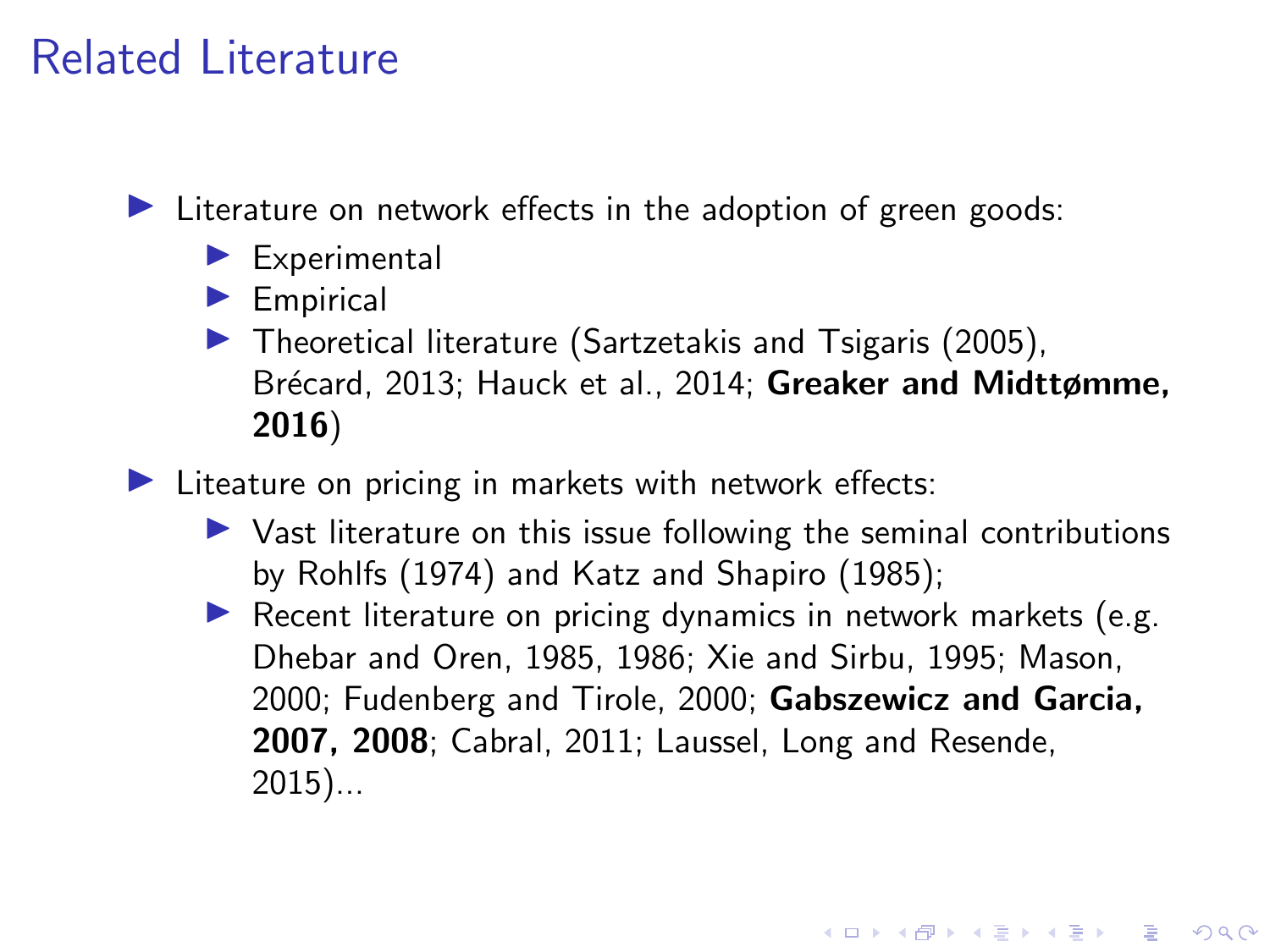### Main ingredients

- $\triangleright$  Consider an industry in which there are 2 variants of a product: a green good  $(G)$  and a brown good  $(B)$ :
	- $\blacktriangleright$  Different emission levels,
	- $\triangleright$  Only the green good generates network benefits (E.g. E.V).

**KORKARYKERKER POLO** 

- $\blacktriangleright$  The green good is more costly to produce.
- $\triangleright$  The two goods are substitutes, and each consumer buys (at most) one unit of one of the variants.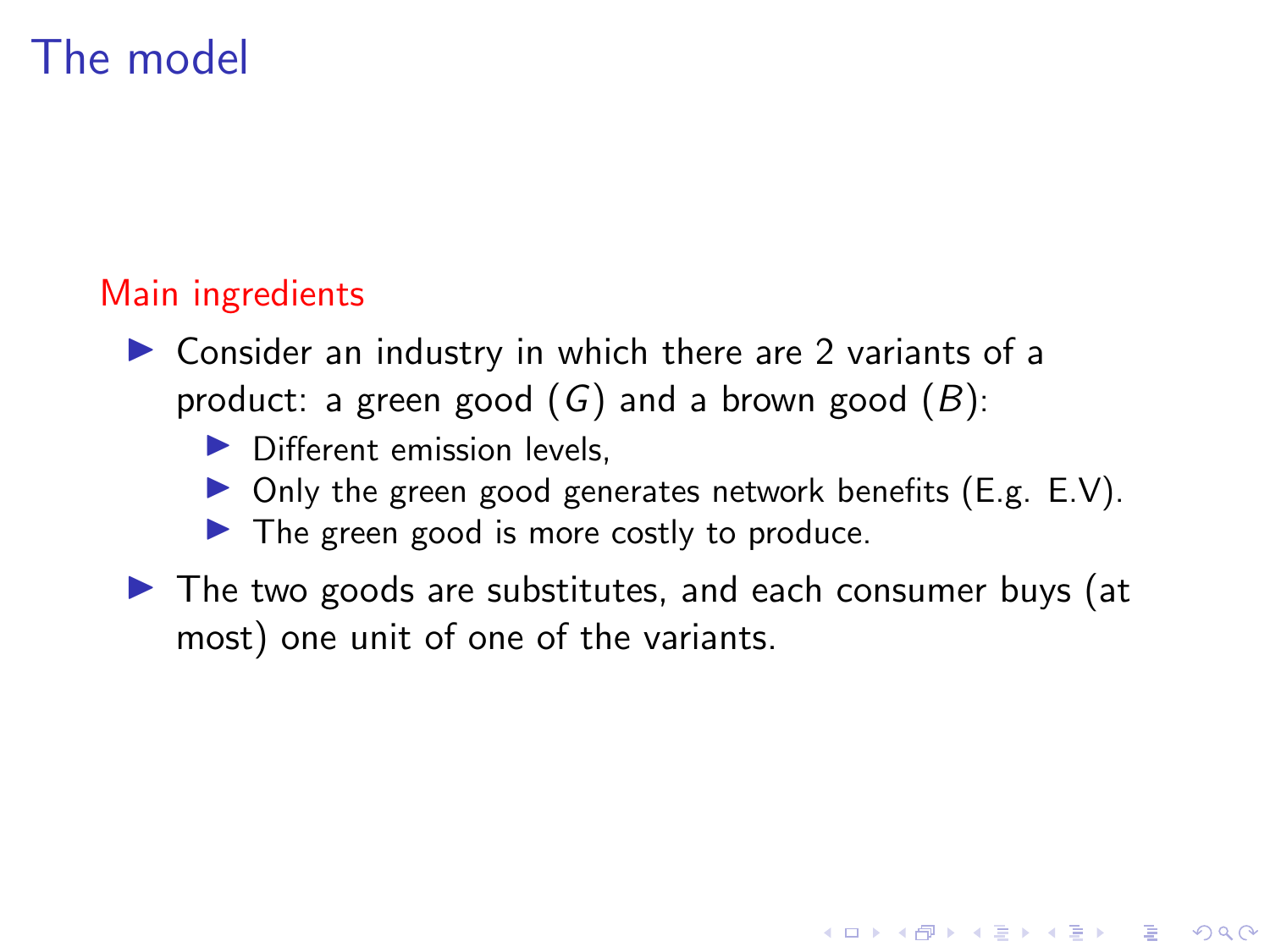### Main ingredients

### Market structure:

- $\triangleright$  The green (brown) good is produced by a dominant firm at marginal cost  $c > 0$ ;
- In The brown good is produced by a fringe at marginal cost  $c = 0$ ;
- $\triangleright$  Consumers have heterogeneous environmental concerns. The utility of type-x consumer (x uniformly distributed in  $[0, A]$ ) of buying the green good is:

$$
u_t^G(x) = U + xq^G + \alpha s_t - P_t^G, \qquad (1)
$$

.<br>◆ ロ ▶ ◆ *団* ▶ ◆ ミ ▶ → ミ ▶ │ ミ │ ◆ つ Q (^

- $\blacktriangleright$   $q^G$  environmental quality of the green good;
- $\triangleright$  *αs<sub>t</sub>* network effect in the consumption of the green good, with *α*  $(\alpha > 0)$  measuring the intensity of the network effect;
- $\triangleright$  U stand alone utility common to both goods it is assumed to be sufficiently high for all consumers to buy one of the goods;
- $\blacktriangleright$   $P_t^G$  price of the green good in period t.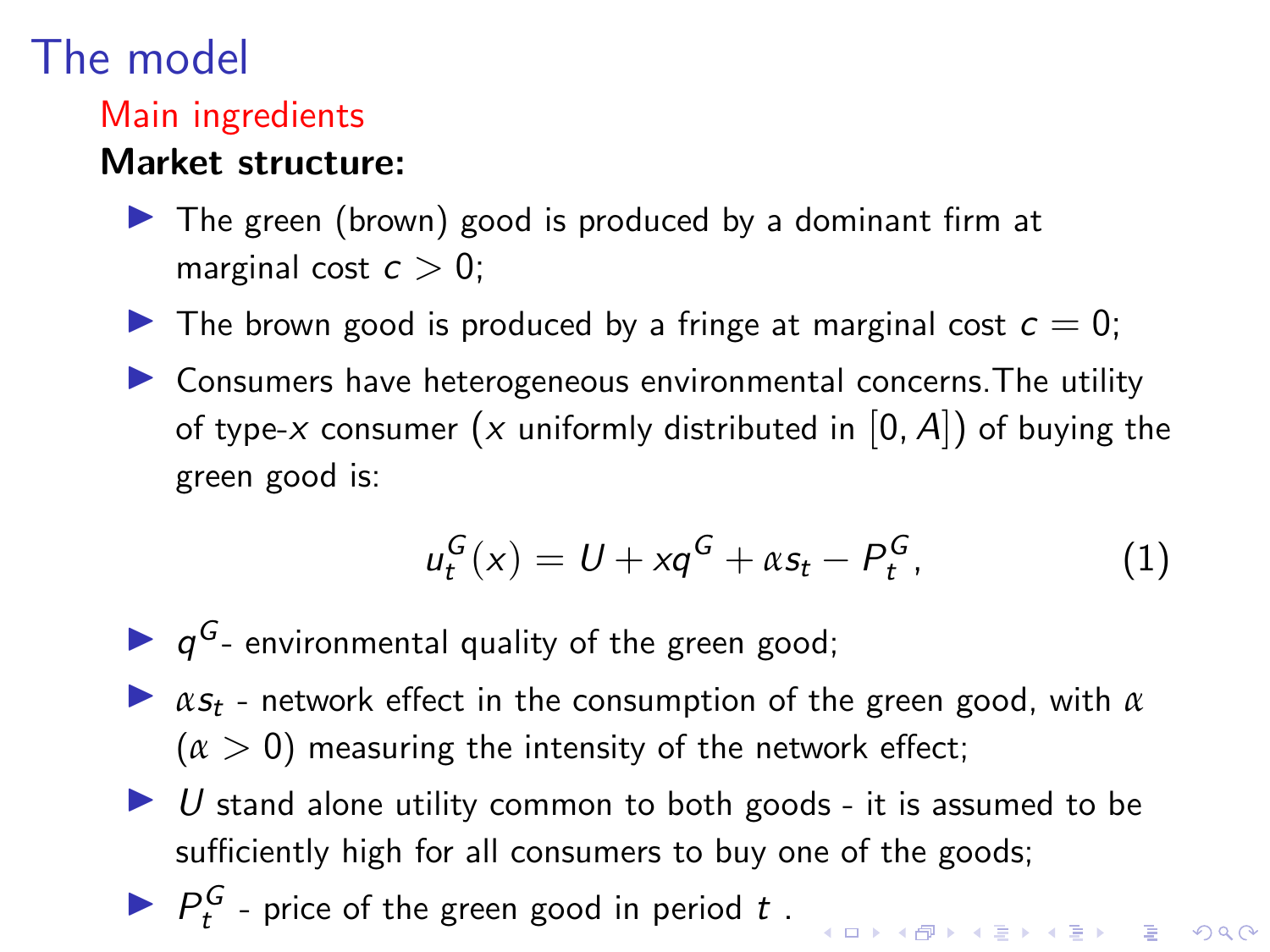### Main ingredients

The relevant size of the network of the green good at time  $t$  is  $s_t$ , which is the discounted accumulated demand of the green good until period  $t - 1$ :

$$
s_t = \sum_{i=0}^{t-1} \beta^{t-i} d_t^G + \beta^t s_0, \qquad (2)
$$

- $\blacktriangleright$   $d_t^G$  represents the demand for the green good at time t;
- $\triangleright$   $\beta \in (0,1)$  is the discount factor used by consumers to evaluate the present backwards-discounted value of the network of all previous buyers;
- $\triangleright$  s<sub>0</sub> is the initial network size.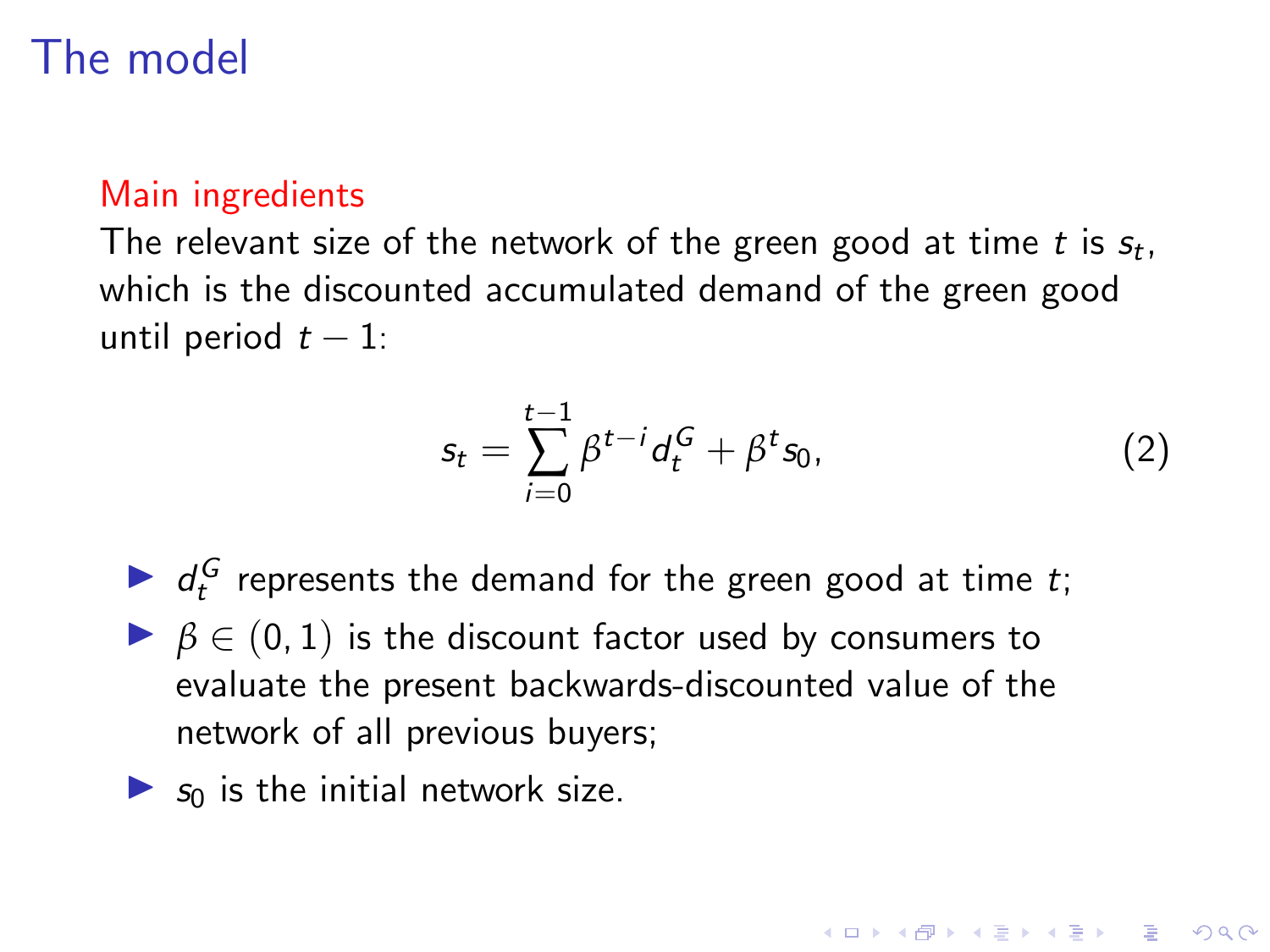#### Main ingredients

If type  $-x$  consumes good B he obtains a utility of  $u_t^B(x)$ ,

$$
u_t^B(x) = U + xq^B - P_t^B,
$$
\n(3)

KID KA KERKER E VOOR

 $\blacktriangleright$   $P_t^B$  represents the price of the brown good in period t.

 $\blacktriangleright$   $q^B < q^G$  stands for the environmental quality of the brown good. The environmental qualities depend negatively on the level of emissions, with

$$
q_i=\Omega-e_i,
$$

 $\Omega$  - constant parameter

 $e_i$  - production emissions  $i, i = B, G$ , as in Brécard (2013).

We assume 
$$
q_G - q_B = \frac{1}{\eta}
$$
.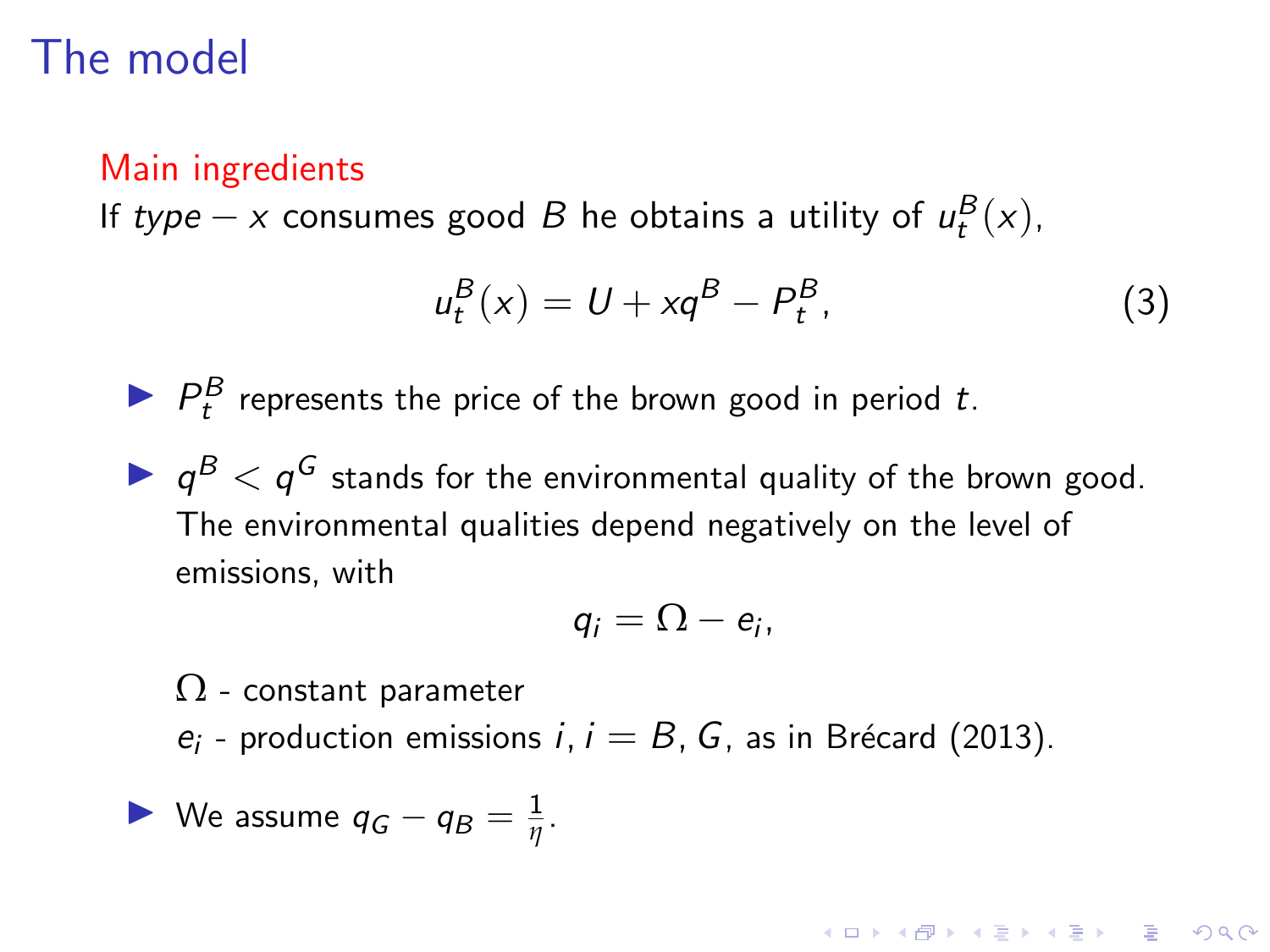#### Main ingredients

In equilibrium, we must have  $(P_t^B)^* = 0$  (marginal cost pricing by the firms on the competitive fringe), implying

$$
d^G(P_t, s_t) = \eta(\frac{A}{\eta} + \alpha s_t - P_t),
$$

and

$$
s_{t+1} = \beta (s_t + d_t) = \beta [a\eta + (1 + \alpha \eta) s_t - \eta p_t].
$$
  
With  $a = \frac{A}{\eta} - c$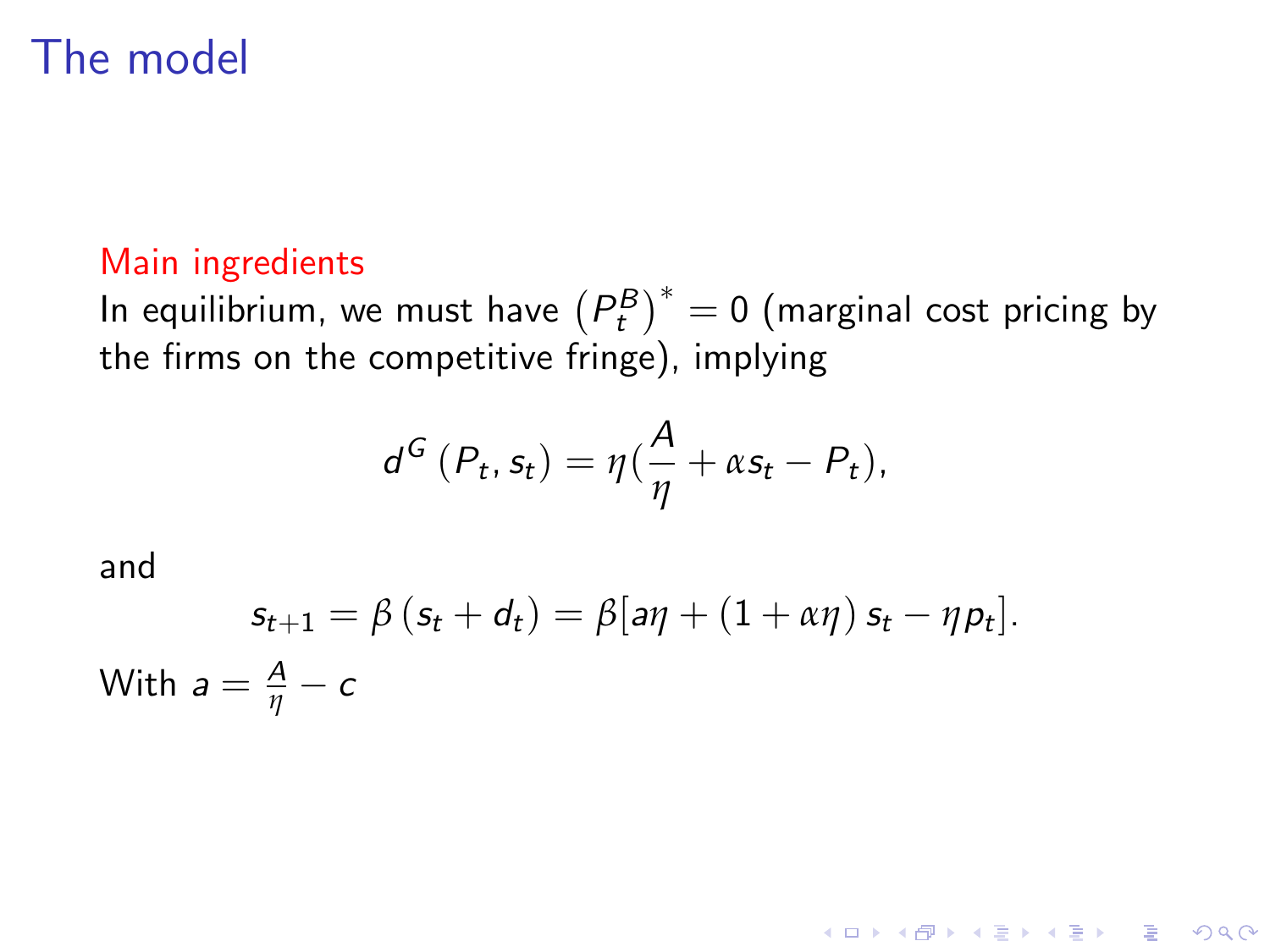#### Green good producer's problem

The dominant firm's one-period profit function is

$$
\pi(P_t, s_t) = (P_t - c) (A + \alpha s_t - P_t) \equiv \pi(p_t, s_t) = \eta p_t (a + \alpha s_t - p_t),
$$
  
with 
$$
a = \frac{A}{\eta} - c
$$
 and 
$$
p_t = P_t - c.
$$

The green producer's problem is then

$$
\max_{\mathbf{p}=\{p_t\}_{t=0}^{\infty}}\Pi(\mathbf{p},s)=\sum_{t=0}^{\infty}\delta^t\pi(p_t,s_t)
$$
  
s.t.  $s_{t+1} = \max\{\beta(a\eta + (1+\alpha\eta)s_t - \eta p_t), 0\}.$ 

**Kロトメ部トメミトメミト ミニのRC**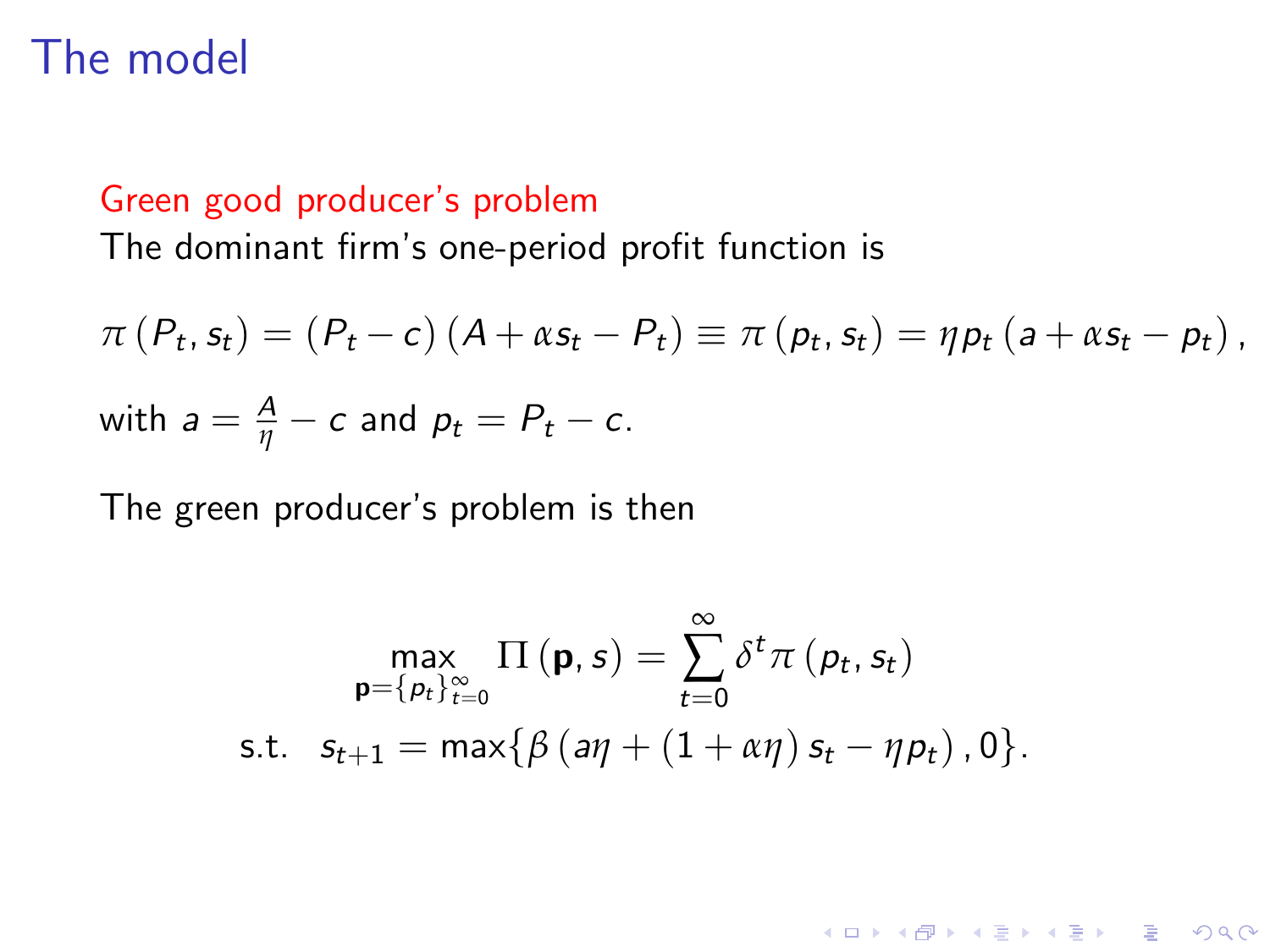### Green good's producer problem

This corresponds to a Markov-stationary infinite-horizon dynamic programming problem, whose Bellman equation writes as

$$
V(s) = \max_{p \in [\alpha s - c, \alpha s + a]} \left\{ \pi(p, s) + \delta V(s') \right\}.
$$
  
= 
$$
\max_{p \in [\alpha s - c, \alpha s + a]} \left\{ \eta p (\alpha s + a - p) + \delta V[\beta (\eta a + (1 + \alpha \eta) s - \eta p)] \right\}
$$

K ロ ▶ K 個 ▶ K 할 ▶ K 할 ▶ 이 할 → 9 Q Q →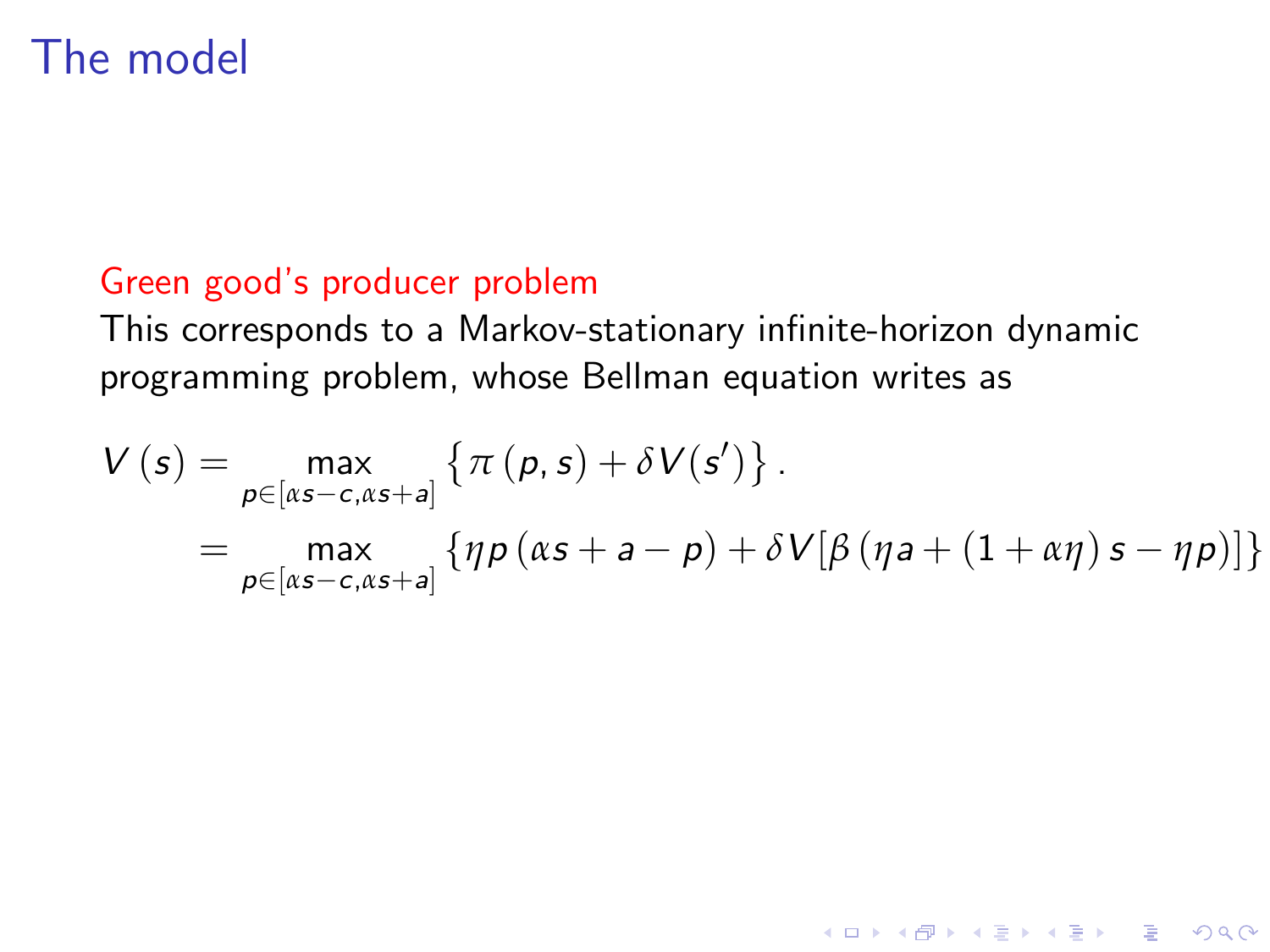## Optimal pricing policy - Private Solution Interior

Assume that the solution is interior, i.e.  $\rho(s) \geq \alpha s - c$ Assume further that  $\rho = \phi + \gamma s$ Then

$$
\gamma = \gamma_1 = \frac{\Delta - \left(1 - \beta^2 \delta \left(\alpha \eta + 1\right)^2\right)}{\beta^2 \delta \left(\alpha \eta + 2\right)} > 0
$$
  

$$
\phi = \phi_1 = a \frac{\Delta - \beta \delta \left(1 - \beta\right) \left(\alpha \eta + 1\right)}{\Delta - \beta \delta \left(1 - \beta\right) \left(\alpha \eta + 1\right) + \left(1 - \beta \delta\right)} \geq 0,
$$

K ロ ▶ K 個 ▶ K 할 ▶ K 할 ▶ 이 할 → 9 Q Q →

with 
$$
\Delta \triangleq \sqrt{(1-\beta^2\delta)\left(1-\beta^2\delta\left(\alpha\eta+1\right)^2\right)}
$$
. Note that we assume throughout that  $\alpha\eta+1 < \frac{1}{\beta\sqrt{\delta}}$ .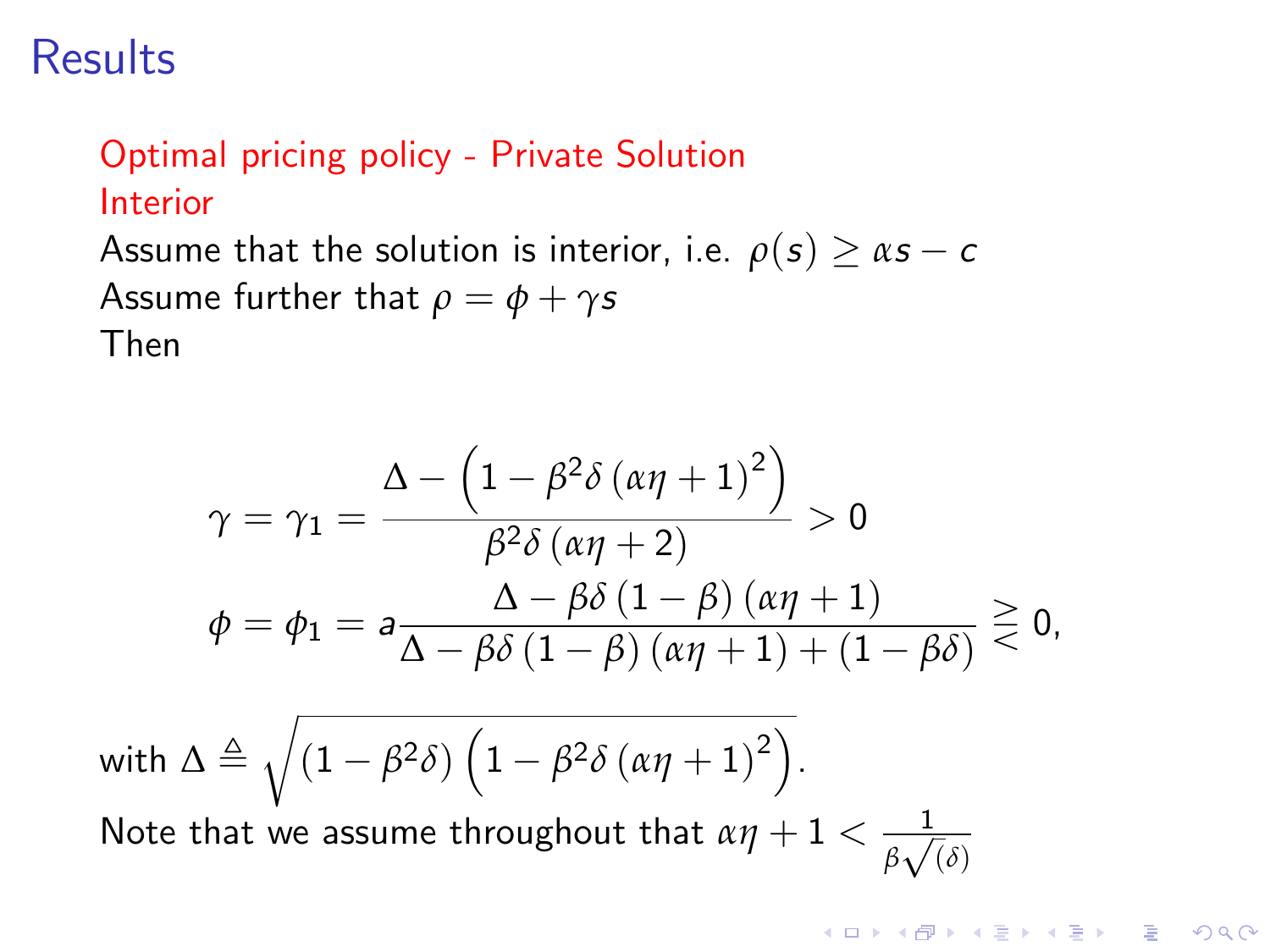### Steady State - Private Solution Interior

Along the optimal path, the state evolves according to the simple (Markovian) dynamic system

$$
s_{t+1} \triangleq H(s_t) = \beta[(1+\eta\alpha) s_t + a\eta - \eta p(s_t)].
$$

If 
$$
\alpha \eta + 1 < \tilde{\alpha} \equiv \frac{(1-\beta)+(1-\beta\delta)}{\beta((1-\beta)\delta+1-\beta\delta)}
$$
, the steady-state network size   
*s*<sup>\*</sup> is:

$$
s^* = \frac{a\beta\eta(1-\beta\delta)}{(1-\beta+1-\beta\delta)-(\beta(1-\beta\delta)+\beta\delta(1-\beta))(\alpha\eta+1)}.
$$

Notice that the steady state satisfies the assumption for interiority if  $s^* \leq \frac{\phi + c}{\alpha - \gamma} \to$  lower bound on the marginal cost.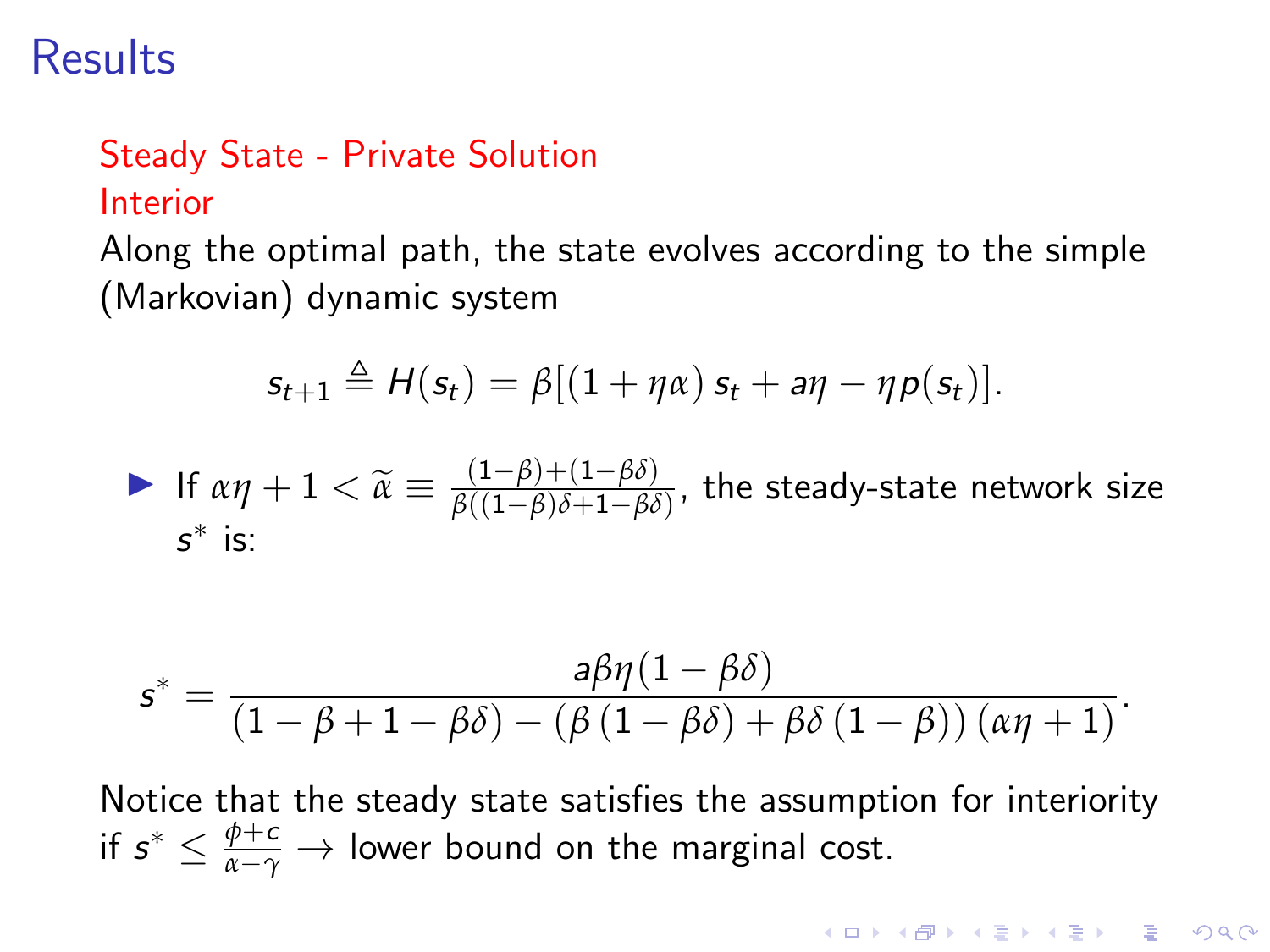### Steady state analysis - Private Solution Interior

**Proposition.** If  $\alpha \eta + 1 < \tilde{\alpha}$  and  $c \geq \hat{c}$ , the following hold

- 1. There exists a unique, non-zero, steady-state equilibrium  $s^* > 0$ , with corresponding price  $P^* = c + \rho(s^*) > c$ .
- 2. This steady-state network size is globally asymptotically stable (for all initial states  $s_0$ ).
- 3. For all  $s_0 \in [0, s^*)$ , the optimal sequence of network sizes  $\{s_t\} \nearrow s^*$ , and the optimal sequence of prices  $\{P(s_t)\} \nearrow$ P ∗ .
- 4. For all  $s_0 > s^*$ , the optimal sequence of network sizes  $\{s_t\} \searrow s^*$ , and the optimal sequence of prices  $\{P(s_t)\} \searrow P^*$ .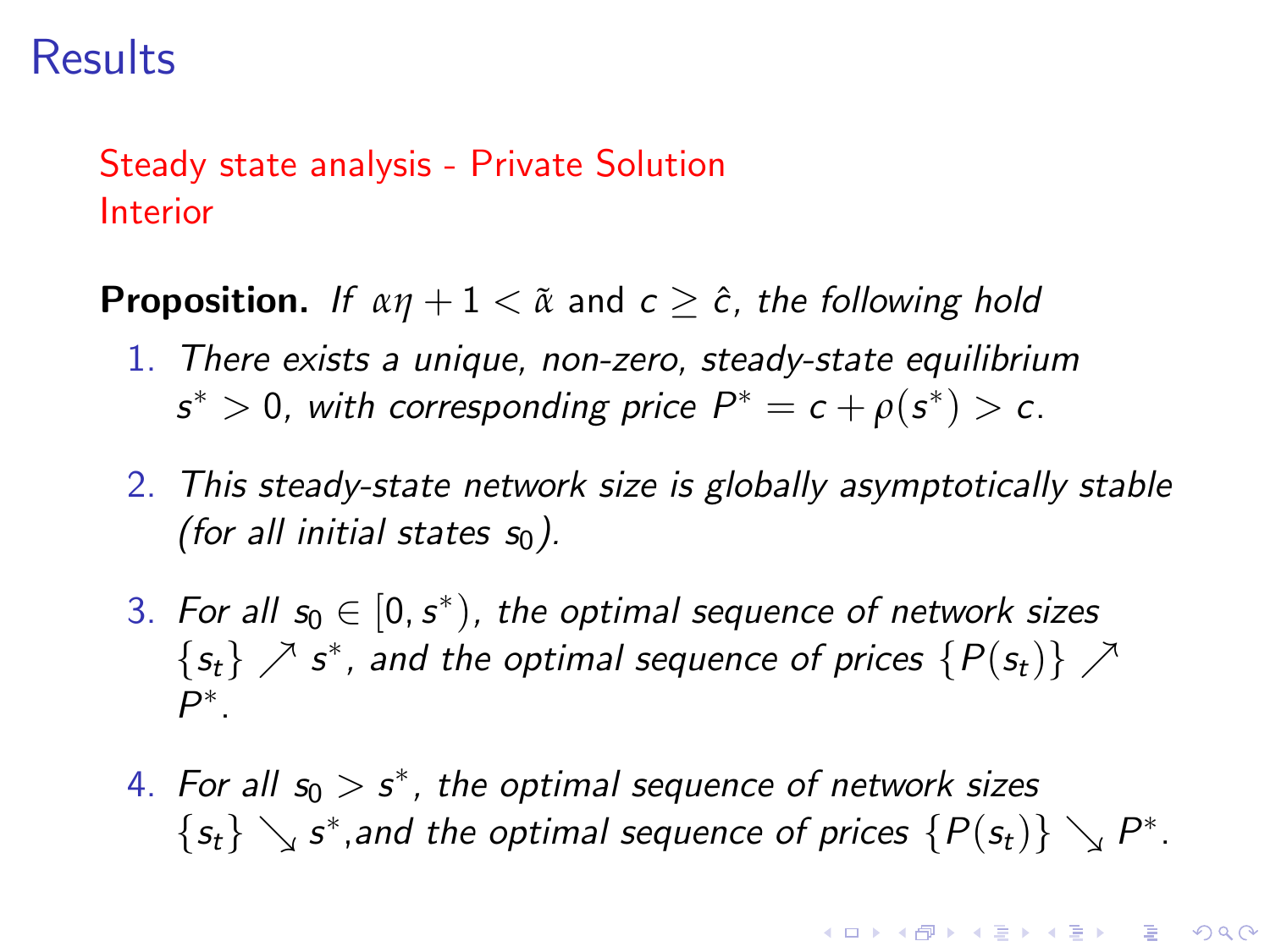### Steady state analysis - Private Solution Interior

Proposition. The finite steady-state network size  $s^*$  is

- 1. increasing and convex in the strength of the network effect *α*.
- 2. increasing in the firm's discount factor *δ*.
- 3. increasing in the consumers' discount factor *β*.

In addition, the steady-state demand  $d^* = d(P^*, s^*)$  is increasing and convex in *α*.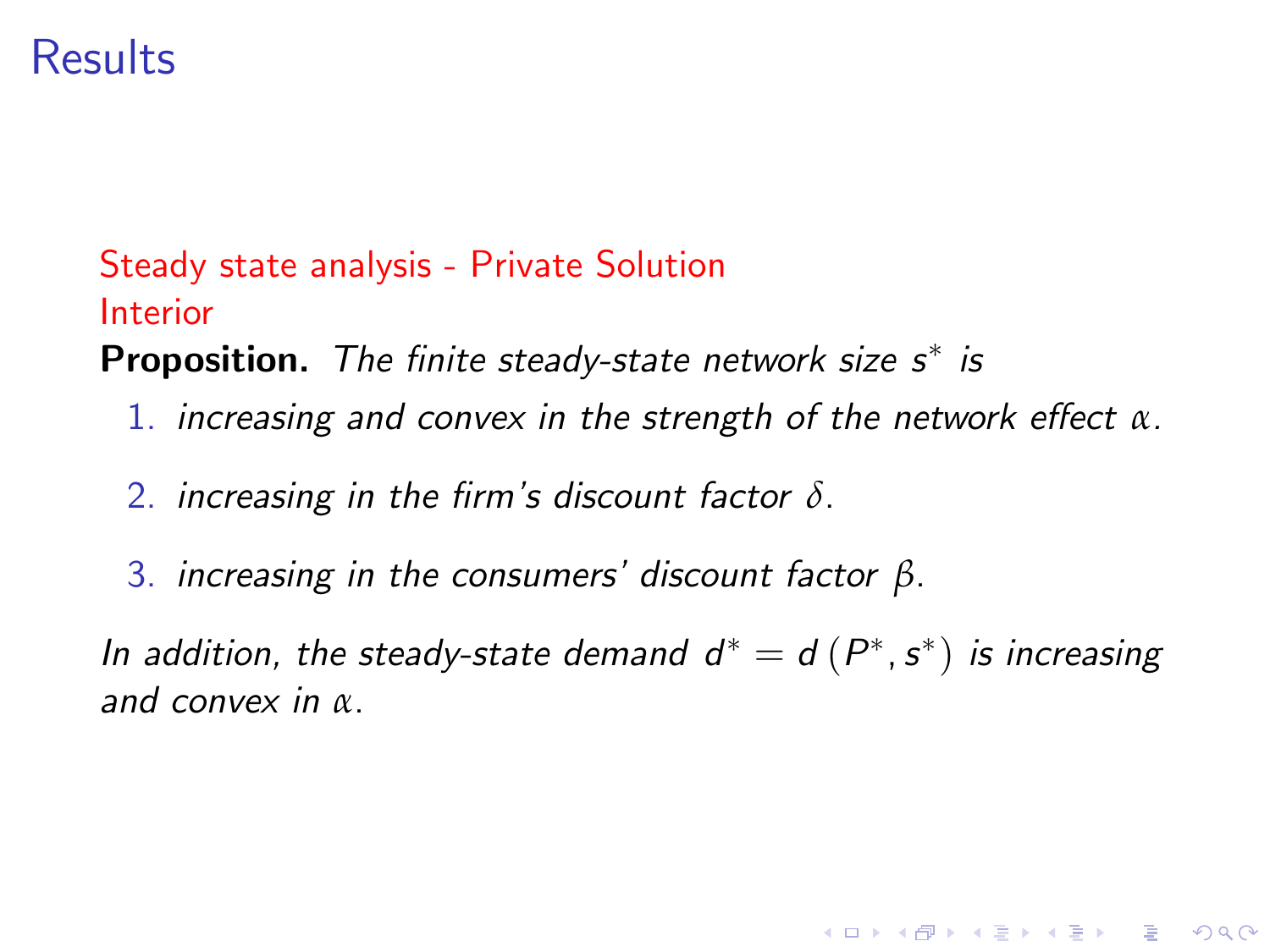### Optimal pricing policy - Private Solution Boundary solution

$$
\blacktriangleright
$$
 In this case  $p = \alpha s - c$ 

 $\triangleright$  Note that this solution obtains if s is high, namely:  $s \geq \frac{(c+a)(1-\beta\delta(1+\alpha\eta))+c(1-\beta\delta)}{\alpha(1-\beta\delta)}$ *α*(1−*βδ*)

KELK KØLK VELKEN EL 1990

Let 
$$
\alpha \eta + 1 > \widetilde{\alpha} \equiv \frac{(1-\beta)+(1-\beta\delta)}{\beta((1-\beta)\delta+1-\beta\delta)}
$$

- The steady state is  $s^* = \frac{\beta(a+c)\eta}{1-\beta}$ 1−*β*
- $\blacktriangleright$  Universal adoption of the green good.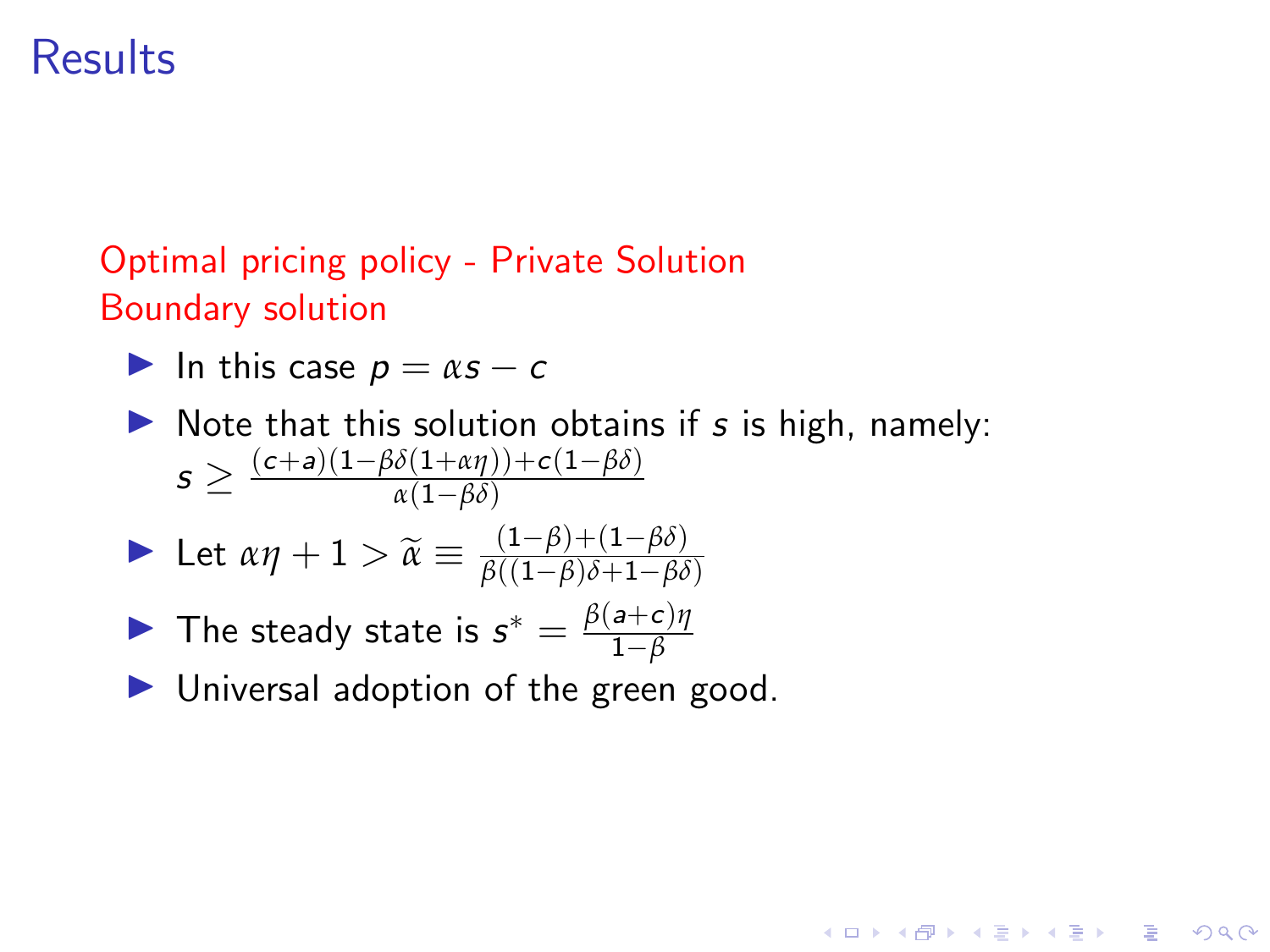### First-best pricing

The welfare analysis requires us to consider the environmental damage caused by the goods' production, which are not taken into consideration in the producers' private solution.

- **I** The environmental damage function is given by  $D(E) = \tau E$ .
	- $\triangleright$   $\tau > 0$  measures the pollutant's propensity for environmental damage
	- $E = e^G d^G + e^B d^B$  represents the total emissions from the two goods.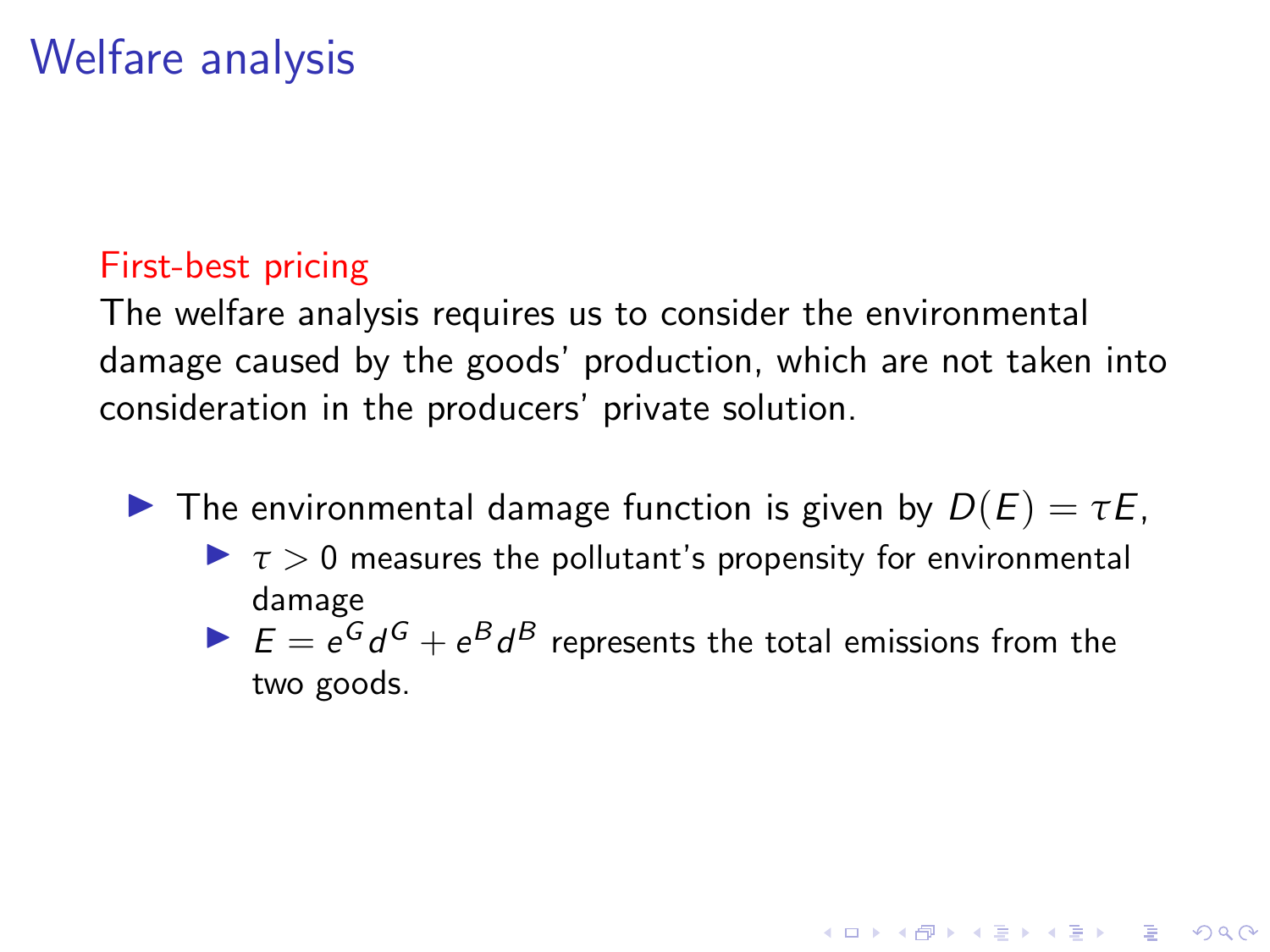#### First-best pricing

The one-period social welfare function is given by

$$
w(p, s) = CS_t^G + CS_t^B + \pi^G (P_t, s_t) - D(E_t)
$$

The social planner's problem is then

$$
\max_{\mathbf{p}} \Omega(\mathbf{p}, s_0) = \sum_{t=0}^{\infty} \delta^t w(\mathbf{p}_t, s_t)
$$
  
s.t.  $s_{t+1} = \beta [\mathbf{a}\eta + (1 + \alpha \eta) s_t - \eta \mathbf{p}_t].$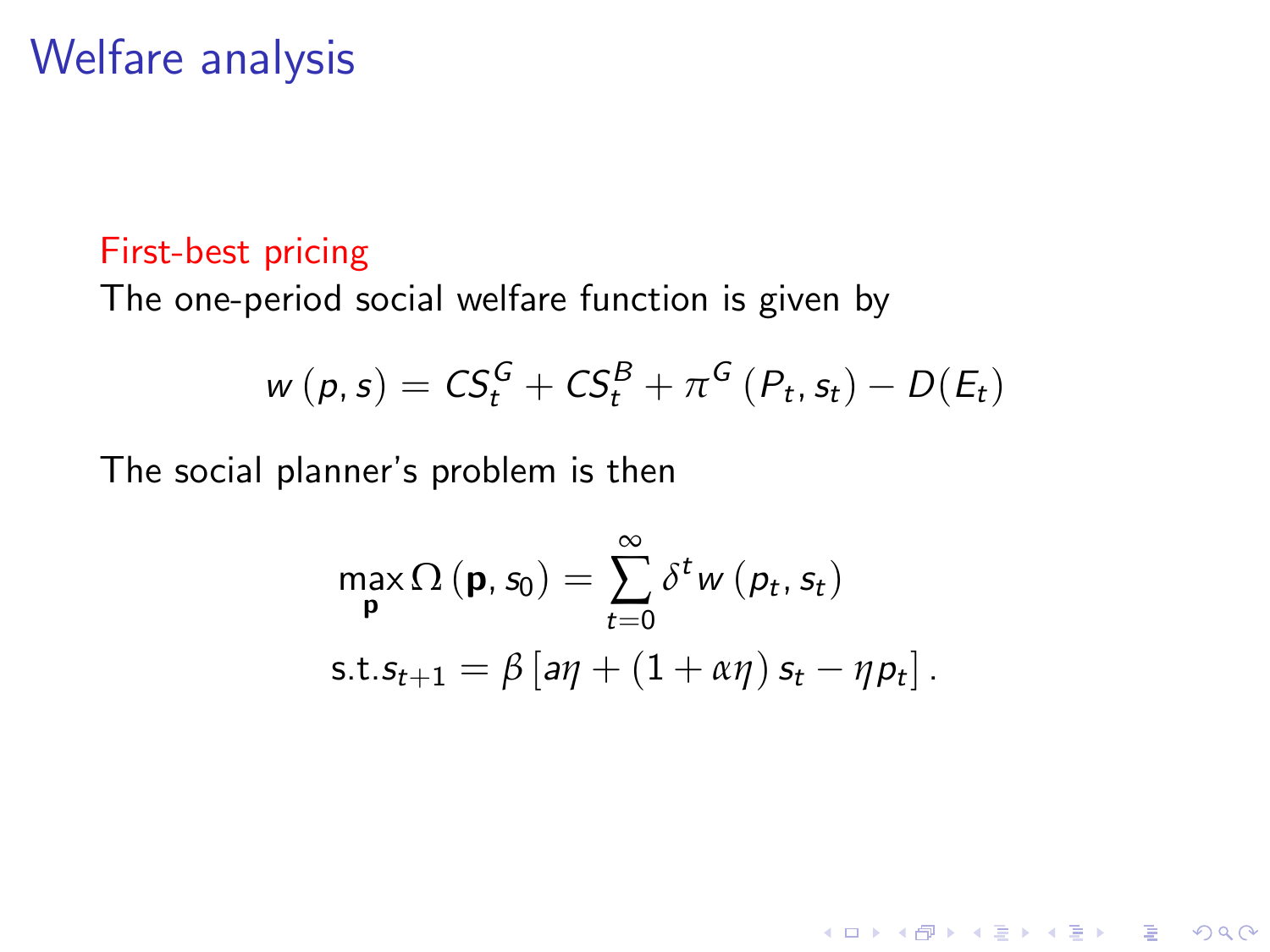#### First-best pricing

The Bellman equation for this problem is

$$
W(s) = \max_{p \in [0, a+\alpha s]} \{ w(p, s) + \delta W(\beta \left[ a\eta + (1 + \alpha \eta) s - \eta p \right] ) \}.
$$
\n(4)

- $\triangleright$  Both the one-period objective function and the state equation are linear in the decision variable  $p$  and convex-quadratic in the state  $s$ .
- $\blacktriangleright$  The value function W is anticipated to be convex in the state s
	- **Bang-bang optimal solutions** are expected  $p_1(s) = \alpha s c$ or  $p_2(s) = a + \alpha s$ ,
	- $\triangleright$  By making a parametric quadratic guess for the value function  $W$ , we can compare the two candidate markup policies  $(W_1(s)$  and  $W_2(s)$ , respectively).

4 0 > 4 4 + 4 = + 4 = + = + + 0 4 0 +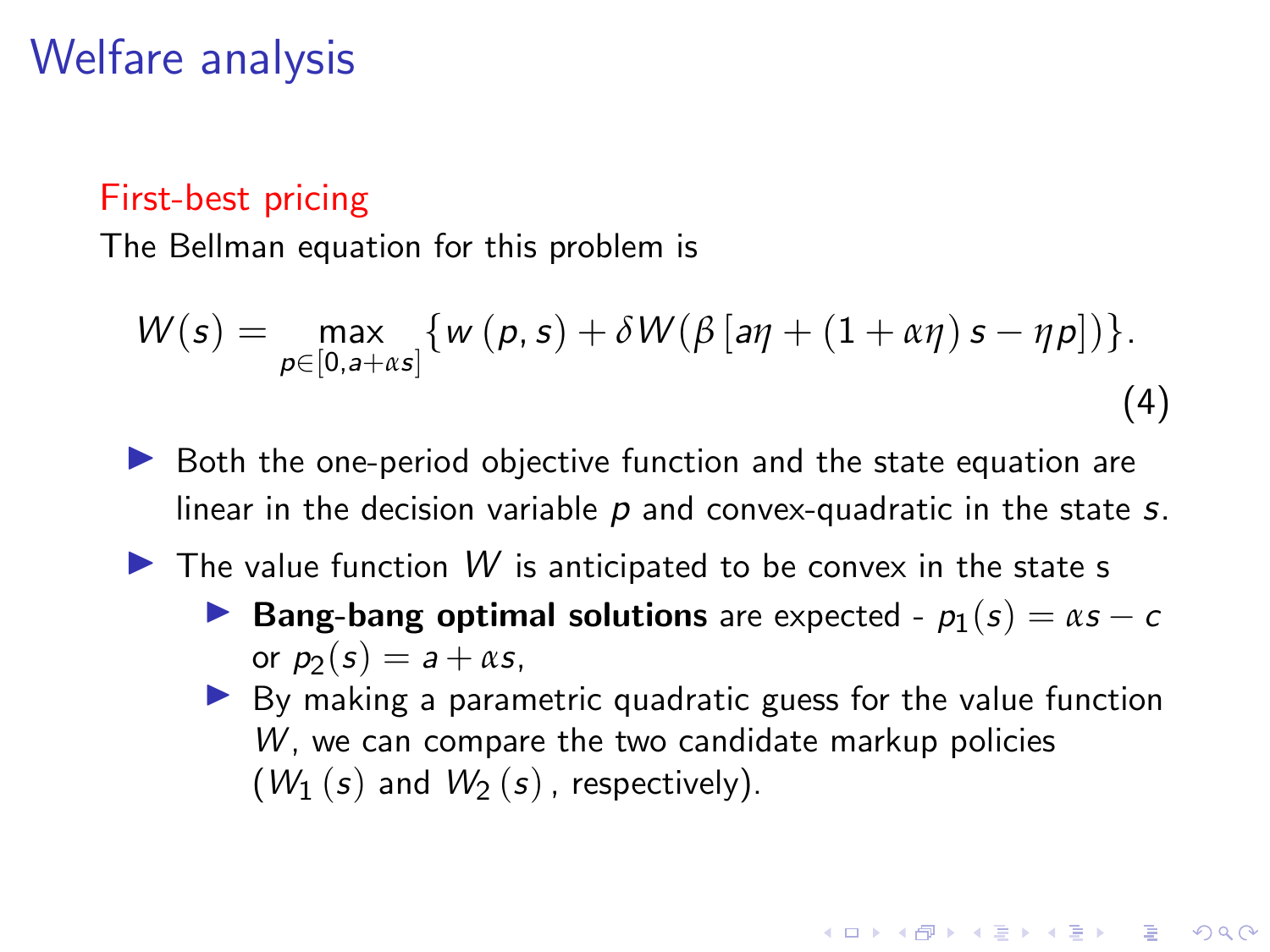### First-best pricing Proposition

(i) when the negative environmental externality of the brown good is large enough, i.e, when

$$
\tau \geq \widehat{\tau}
$$

then  $\sigma(s) = p_1(s) = \alpha s - c$ .

(ii) when the negative environmental externality of the brown good is small,  $\tau < \hat{\tau}$ , then the first best price policy is

$$
\sigma(s) = \begin{cases} p_2(s) = a + \alpha s \text{ if } s_0 \leq \check{s} \\ p_1(s) = \alpha s - c \text{ if } s_0 \geq \check{s} \end{cases}
$$

**KORKARYKERKER POLO** 

where  $\check{s}$  is uniquely defined by  $W_1(\check{s}) = W_2(\check{s})$ .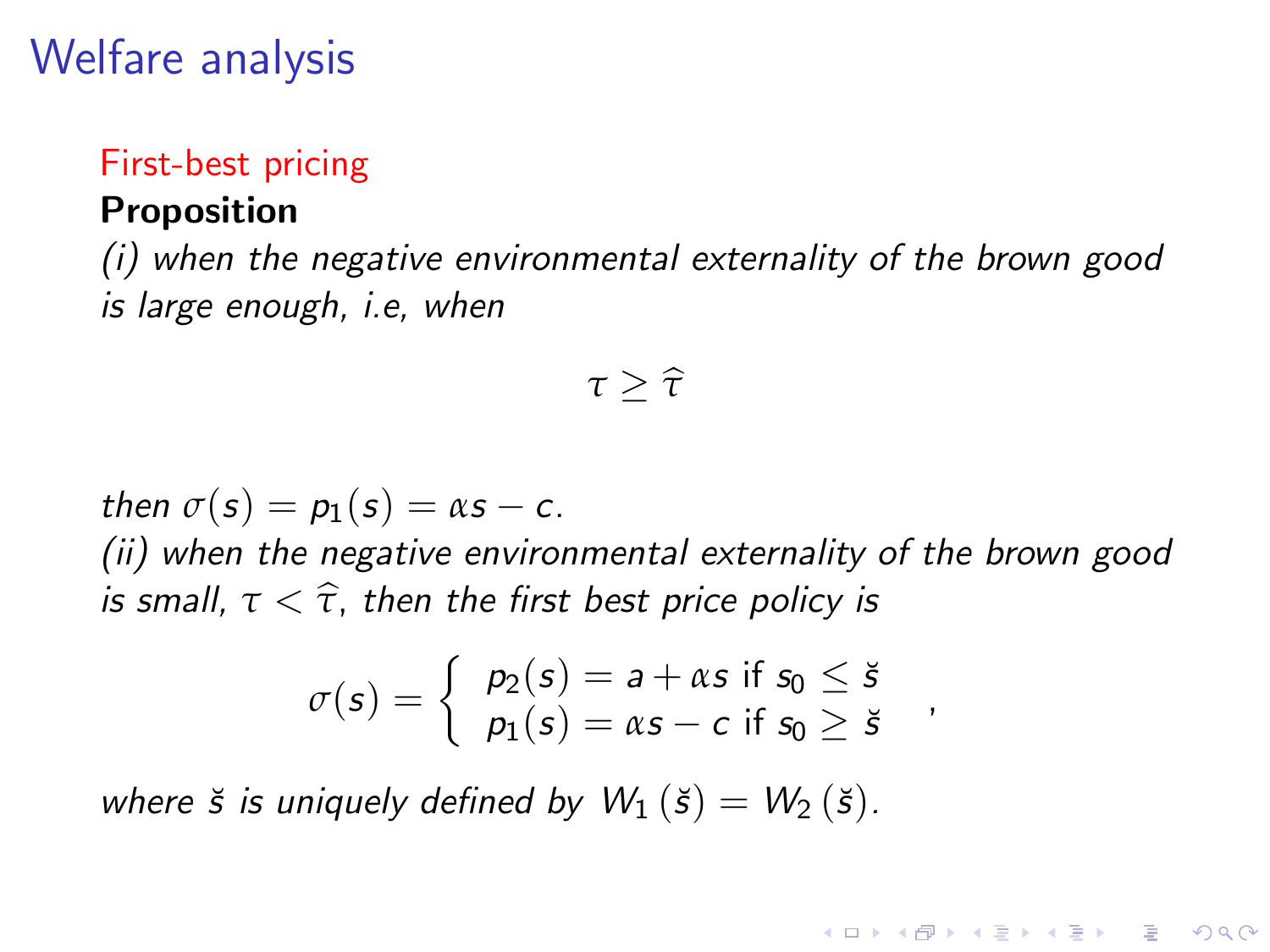### First-best pricing

- **For sufficiently high**  $\tau$ **, the social planner encourages in a** maximal way the green good's adoption by choosing  $p(s) = \alpha s - c$  (green benefits) - this leads to complete market coverage by the green good.
- $\triangleright$  When  $\tau$  is low, the social planner may only be interested in sponsoring the green good when a critical mass of users is reached (network effects are key to set the green market in motion).
- $\blacktriangleright$  Public policies designed to enlarge the user base may become very relevant, in the last case.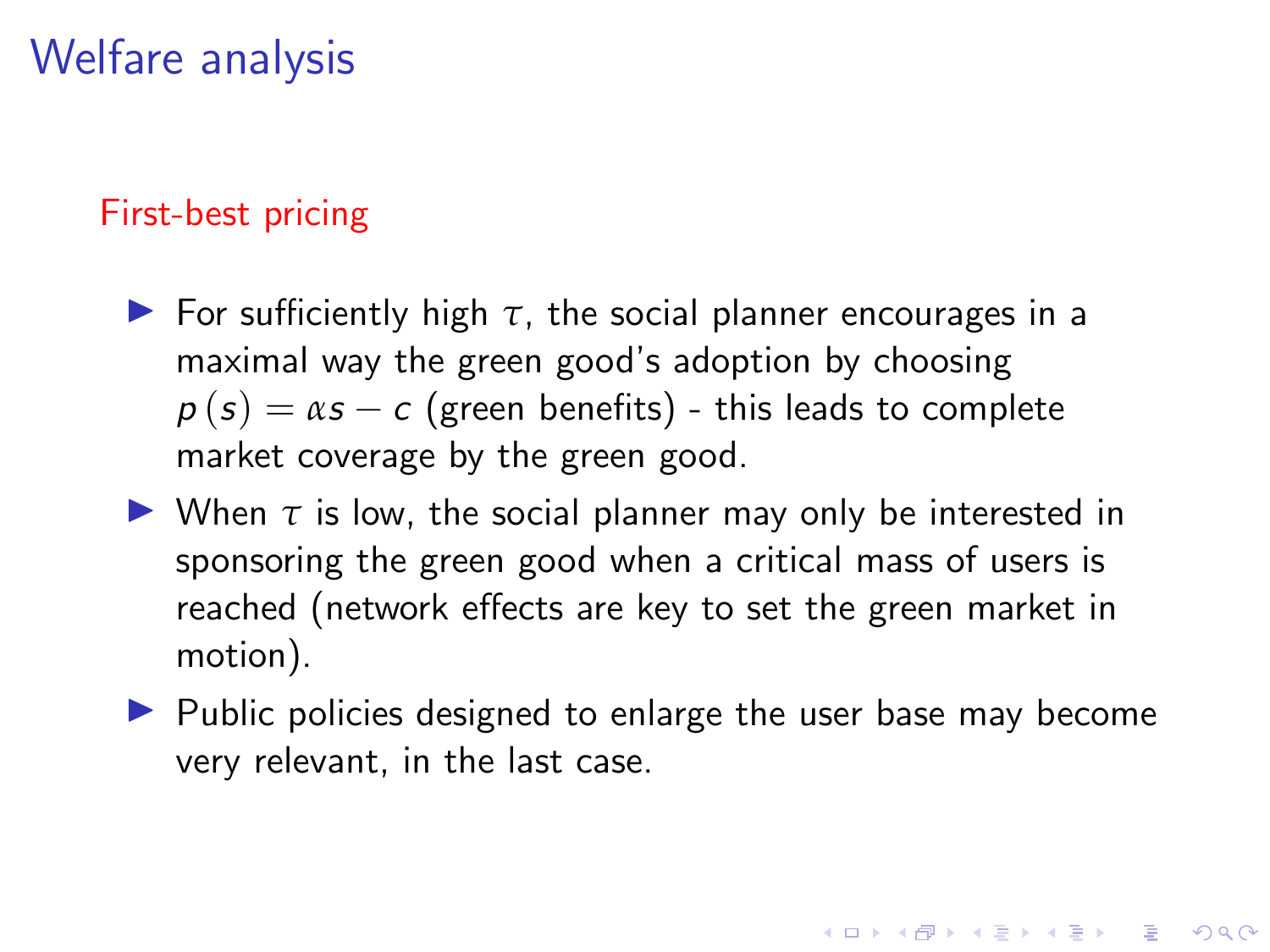# Conclusion

### Take home message

- $\triangleright$  The optimal pricing and adoption of green goods depends in important ways on the strength of network effects.
	- $\blacktriangleright$  Early purchasers are rewarded by the dominant firm for offering critical participation in the firm's effort to build an initial consumer base.
	- $\blacktriangleright$  For sufficiently strong network effects, the dominant firm would even be willing to subsidize earlier consumers by setting a price below to marginal cost.

**KORKARYKERKER POLO**